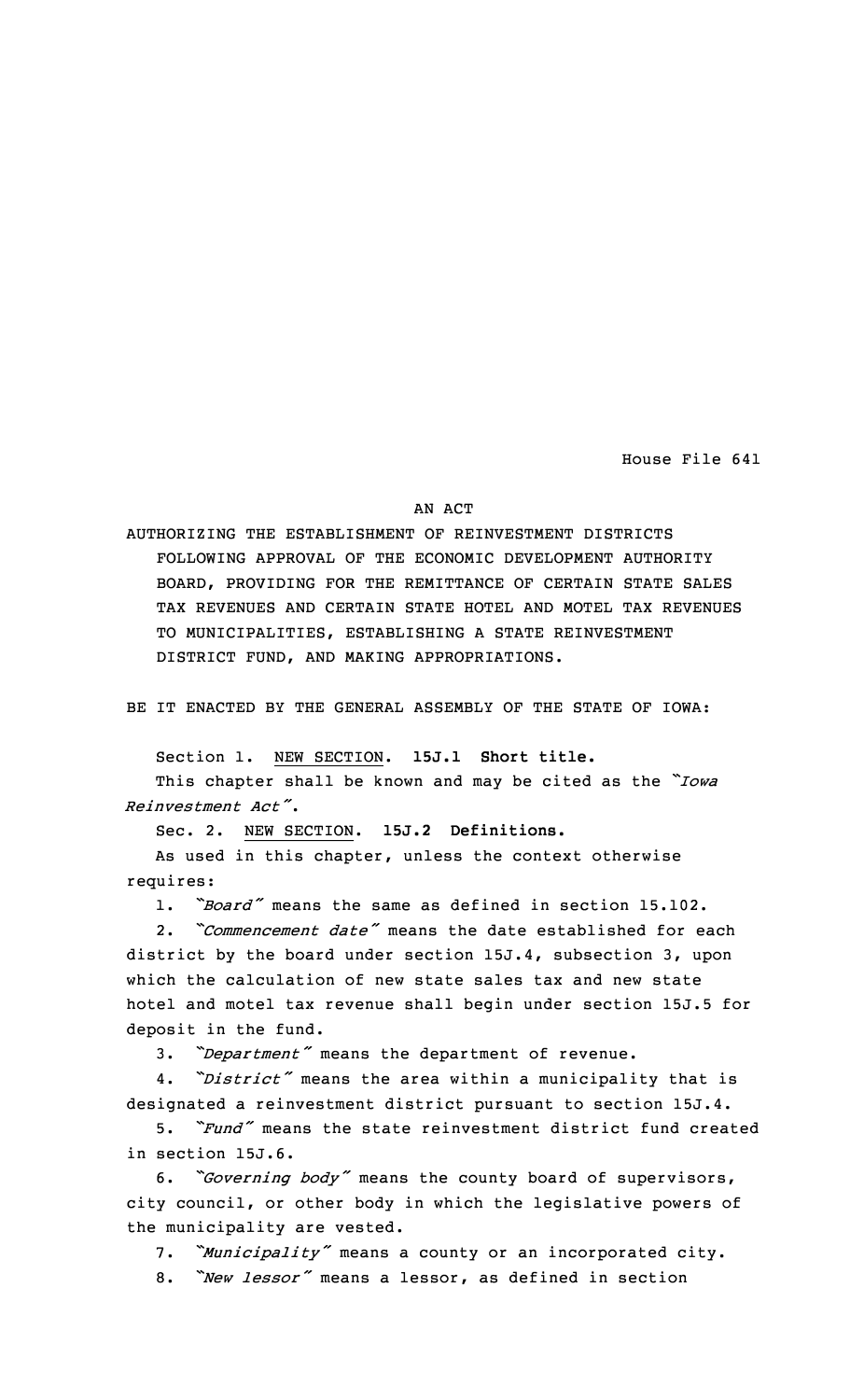423A.2, operating <sup>a</sup> business in the district that was not in operation in the area of the district before the effective date of the ordinance establishing the district, regardless of ownership. *"New lessor"* also includes any lessor, defined in section 423A.2, operating <sup>a</sup> business in the district if the place of business for that business is the subject of <sup>a</sup> project that was approved by the board.

9. *"New retail establishment"* means <sup>a</sup> business operated in the district by <sup>a</sup> retailer, as defined in section 423.1, that was not in operation in the area of the district before the effective date of the ordinance establishing the district, regardless of ownership. *"New retail establishment"* also includes any business operated in the district by <sup>a</sup> retailer, as defined in section 423.1, if the place of business for that retail establishment is the subject of <sup>a</sup> project that was approved by the board.

10. *"Project"* means <sup>a</sup> vertical improvement constructed or substantially improved within <sup>a</sup> district using sales tax revenues and hotel and motel tax revenues received by <sup>a</sup> municipality pursuant to this chapter. *"Project"* does not include any of the following:

*a.* <sup>A</sup> building, structure, or other facility that is in whole or in part used or intended to be used to conduct gambling games under chapter 99F.

*b.* <sup>A</sup> building, structure, or other facility that is in whole or in part used or intended to be used as <sup>a</sup> hotel or motel if such hotel or motel is connected to or operated in conjunction with <sup>a</sup> building, structure, or other facility described in paragraph *"a"*.

11. *"State hotel and motel tax"* means the state-imposed tax under section 423A.3.

12. *"State sales tax"* means the sales and services tax imposed pursuant to section 423.2.

13. *"Substantially improved"* means that the cost of the improvements are equal to or exceed fifty percent of the assessed value of the property, excluding the land, prior to such improvements.

14. *"Vertical improvement"* means <sup>a</sup> building that is wholly or partially above grade and all appurtenant structures to the building.

Sec. 3. NEW SECTION. **15J.3 Preapplication process.**

The board may establish by rule <sup>a</sup> preapplication process to provide information related to the requirements of this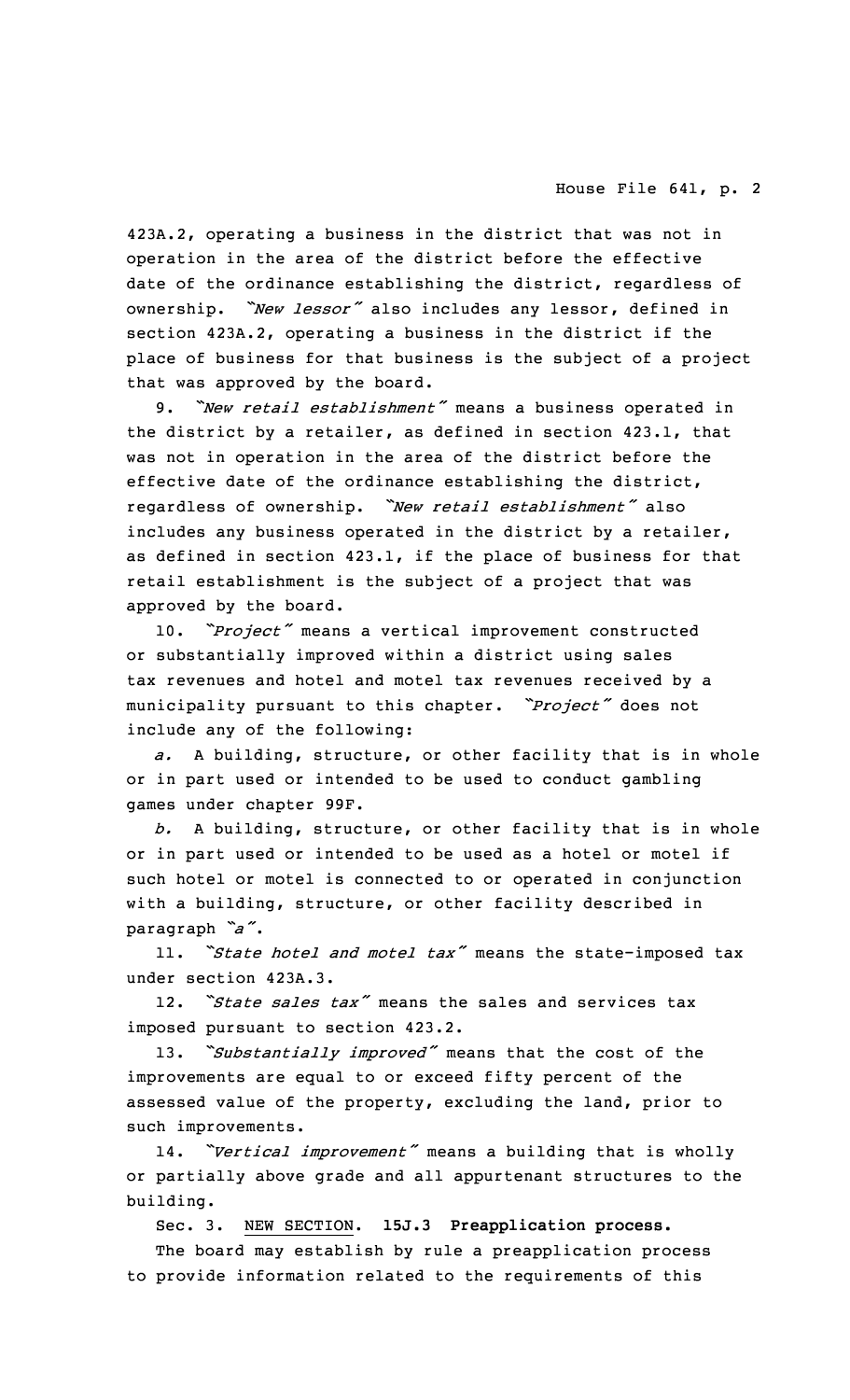chapter, to determine the interest of municipalities in establishing districts under this chapter, and to assist municipalities in preparing <sup>a</sup> proposed district plan.

Sec. 4. NEW SECTION. **15J.4 District establishment — approval.**

1. <sup>A</sup> municipality that has an area suitable for development within the boundaries of the municipality is eligible to seek approval from the board to establish <sup>a</sup> reinvestment district under this section consisting of the area suitable for development. To be designated <sup>a</sup> reinvestment district, an area shall meet the following requirements:

*a.* The area consists only of parcels of real property that the governing body of the municipality determines will be directly and substantially benefited by development in the proposed district.

*b.* The area is in whole or in part either an economic development enterprise zone designated under chapter 15E, division XVIII, or an urban renewal area established pursuant to chapter 403.

*c.* The area consists of contiguous parcels and does not exceed twenty-five acres in total.

*d.* For <sup>a</sup> municipality that is <sup>a</sup> city, the area does not include the entire incorporated area of the city.

*e.* The area is not located in whole or in part within another district established under this chapter.

2. Prior to submission to the board for approval under subsection 3, <sup>a</sup> proposed district plan shall be developed and approved by resolution of the governing body of the municipality. The proposed district plan shall state the governing body's intent to establish <sup>a</sup> district. The proposed district plan shall also include all of the following:

*a.* <sup>A</sup> finding by the governing body that the area in the proposed district is an area suitable for development.

*b.* <sup>A</sup> legal description of the real estate forming the boundaries of the area to be included in the proposed district along with <sup>a</sup> map depicting the existing parcels of real estate located in the proposed district.

*c.* A list of the names and addresses of the owners of record of the parcels to be included in the proposed district.

*d.* <sup>A</sup> list of all projects proposed to be undertaken within the district, <sup>a</sup> detailed description of those projects, and <sup>a</sup> project plan for each proposed project. Each project plan shall clearly state the estimated cost of the proposed project,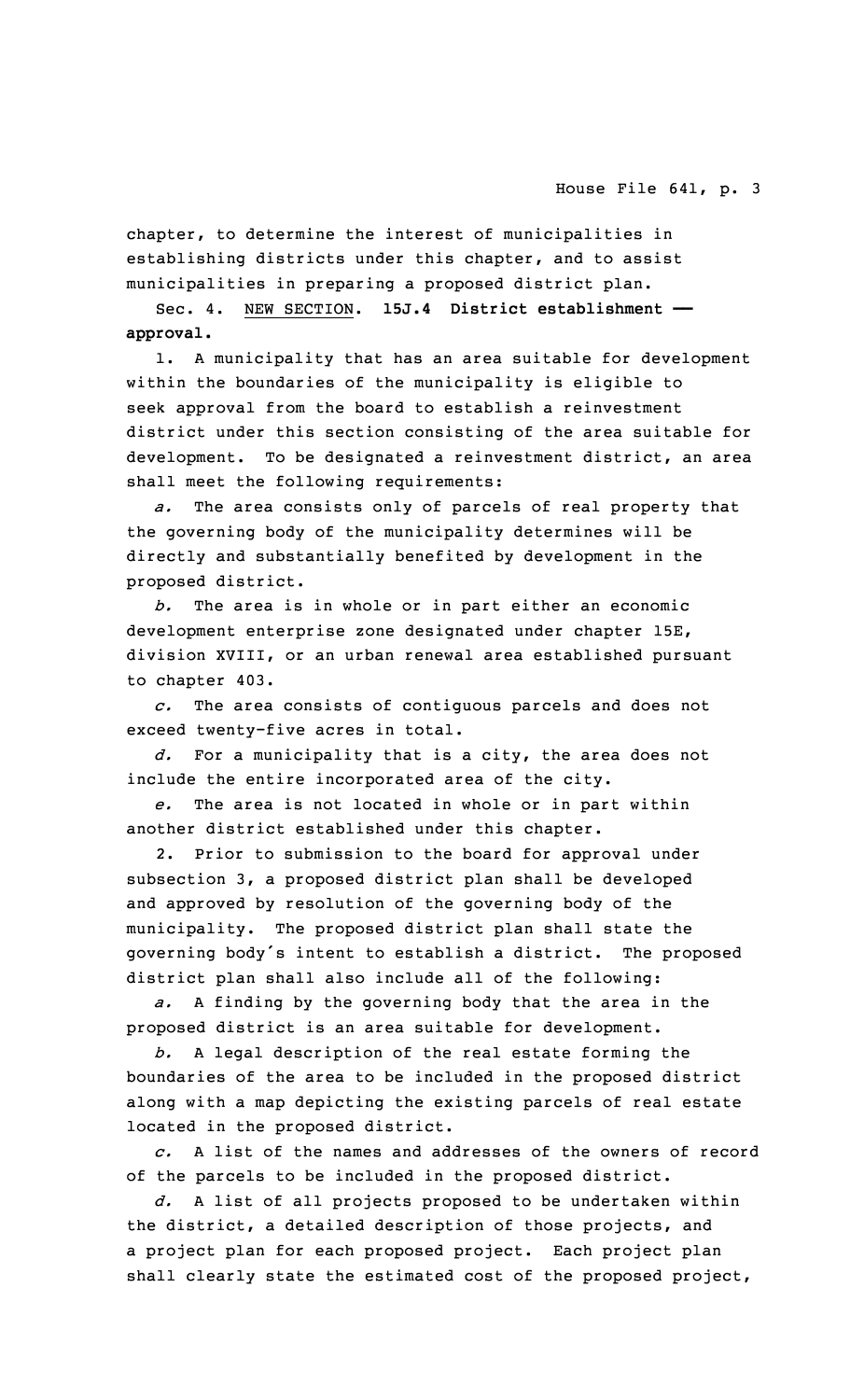## House File 641, p. 4

the anticipated funding sources for the proposed project, the amount of anticipated funding from each such source, and the amount and type of debt, if any, to be incurred by the municipality to fund the proposed project, and shall include <sup>a</sup> proposed project feasibility study conducted by an independent professional with expertise in economic development and public finance. The project plan for the project that proposes the largest amount of capital investment among all proposed projects within the district shall include an estimate of the date that construction of the project will be completed and of the date that operations will begin at the project. The feasibility study shall include projections and analysis of all of the following:

(1) The amount of gross revenues expected to be collected in the district as <sup>a</sup> result of the proposed project for each year that the district is in existence.

(2) <sup>A</sup> detailed explanation of the manner and extent to which the proposed project will contribute to the economic development of the state and the municipality, including an analysis of the proposed project's economic impact. The analysis shall include the same components and be conducted in the same manner as the economic impact study required under paragraph *"e"*.

(3) An estimate of the number of visitors or customers the proposed project will generate during each year that the district exists.

(4) <sup>A</sup> description of the unique characteristics of the proposed project.

*e.* An economic impact study for the proposed district conducted by an independent economist retained by the municipality. The economic impact study shall, at <sup>a</sup> minimum, do all of the following:

(1) Contain <sup>a</sup> detailed analysis of the financial benefit of the proposed district to the economy of the state and the municipality.

(2) Identify one or more projected market areas in which the district can reasonably be expected to have <sup>a</sup> substantial economic impact.

(3) Assess the fiscal and financial impact of the proposed district on businesses or on other economic development projects within the projected market area.

3. *a.* The municipality shall submit <sup>a</sup> copy of the resolution, the proposed district plan, and all accompanying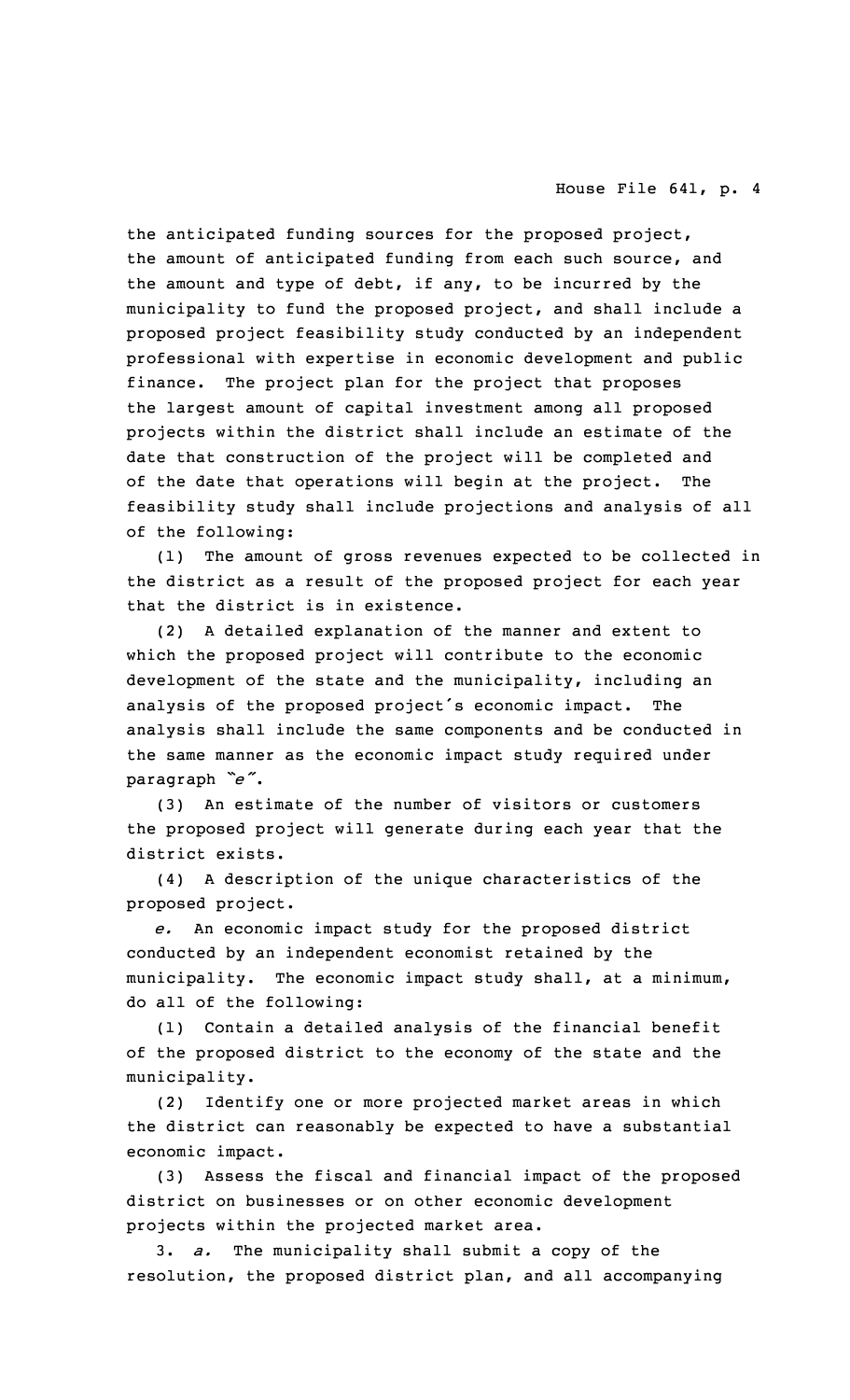materials adopted pursuant to this section to the board for evaluation. The board shall not approve <sup>a</sup> proposed district plan or an amendment to an existing district's plan on or after July 1, 2018.

*b.* The board shall evaluate each municipality's proposed district plan and accompanying materials and shall approve the district plan and establishment of the district if the board determines that, in addition to other criteria established by the board by rule, all of the following conditions are met:

(1) The area of the municipality proposed to be included in the district meets the requirements of subsection 1.

(2) The projects proposed to be undertaken in the district are of <sup>a</sup> unique nature and will have <sup>a</sup> substantial beneficial impact on the economy of the state and the economy of the municipality.

(3) The proposed funding sources for each proposed project are feasible.

(4) At least one of the projects proposed to be undertaken in the district includes <sup>a</sup> capital investment of at least ten million dollars.

(5) The total amount of proposed funding from state sales tax revenues and state hotel and motel tax revenue to be remitted to the municipality from the state reinvestment district fund under section 15J.6 for all proposed projects in the proposed district plan does not exceed thirty-five percent of the total cost of all proposed projects in the proposed district plan.

(6) The amount of proposed capital investment within the proposed district related to retail businesses in the proposed district does not exceed fifty percent of the total capital investment for all proposed projects in the proposed district plan. For the purposes of this subparagraph, *"retail business"* means any business engaged in the business of selling tangible personal property or taxable services at retail in this state that is obligated to collect state sales or use tax under chapter 423. However, for the purposes of this subparagraph, *"retail business"* does not include <sup>a</sup> new lessor.

*c.* If the board denies <sup>a</sup> proposed district plan, the board shall state the reasons for the denial and the municipality may resubmit the application.

*d.* As part of its approval of <sup>a</sup> proposed district plan, the board shall establish <sup>a</sup> commencement date for the district. The commencement date established by the board shall be the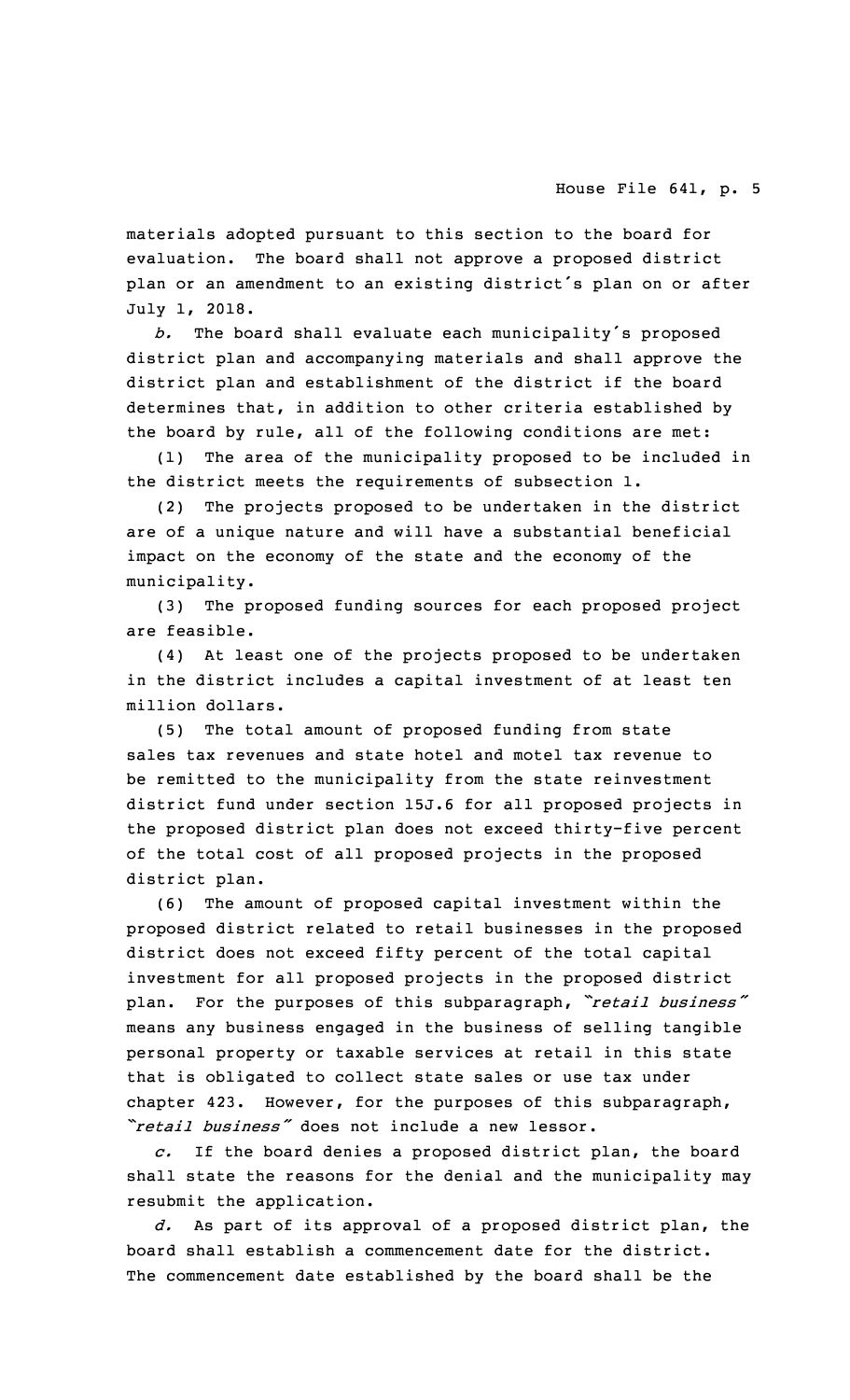## House File 641, p. 6

first day of the first calendar quarter beginning after the later of the two dates identified for the project that proposed the largest amount of capital investment among all proposed projects in the district pursuant to subsection 2, paragraph *"d"*.

*e.* As part of its approval of <sup>a</sup> proposed district plan, the board shall, subject to the authorized amounts under section 15J.5, establish maximum amounts of state sales tax revenues or state hotel and motel tax revenues, or both, that may be remitted to <sup>a</sup> municipality's reinvestment project fund. Such maximum amounts shall be determined based on the financing needs of the proposed project, the economic impact to the state, and the remittance limitations under paragraph *"f"*.

*f.* The total aggregate amount of state sales tax revenues and state hotel and motel tax revenues that may be approved by the board for remittance to all municipalities and that may be transferred to the state reinvestment district fund under section 423.2, subsection 11, or section 423A.6, and remitted to all municipalities having <sup>a</sup> reinvestment district under this chapter shall not exceed one hundred million dollars.

*g.* If <sup>a</sup> district plan is approved by the board, the district plan, along with the municipality's resolution and all accompanying materials shall be posted on the economic development authority's internet site for public viewing within ten days of approval by the board.

4. Upon receiving the approval of the board, the municipality may adopt an ordinance establishing the district and shall notify the director of revenue of the district's commencement date established by the board no later than thirty days after adoption of the ordinance. The ordinance adopted by the municipality shall include the district's commencement date and <sup>a</sup> detailed statement of the manner in which the approved projects to be undertaken in the district will be financed, including but not limited to the financial information included in the project plan under subsection 2, paragraph *"d"*. Following establishment of the district, <sup>a</sup> municipality may use the moneys deposited in the municipality's reinvestment project fund created pursuant to section 15J.7 to fund the development of those projects included within the district plan.

5. <sup>A</sup> municipality may amend the district plan to add or modify projects. However, <sup>a</sup> proposed modification to <sup>a</sup> project and each project proposed to be added shall first be approved by the board in the same manner as provided for the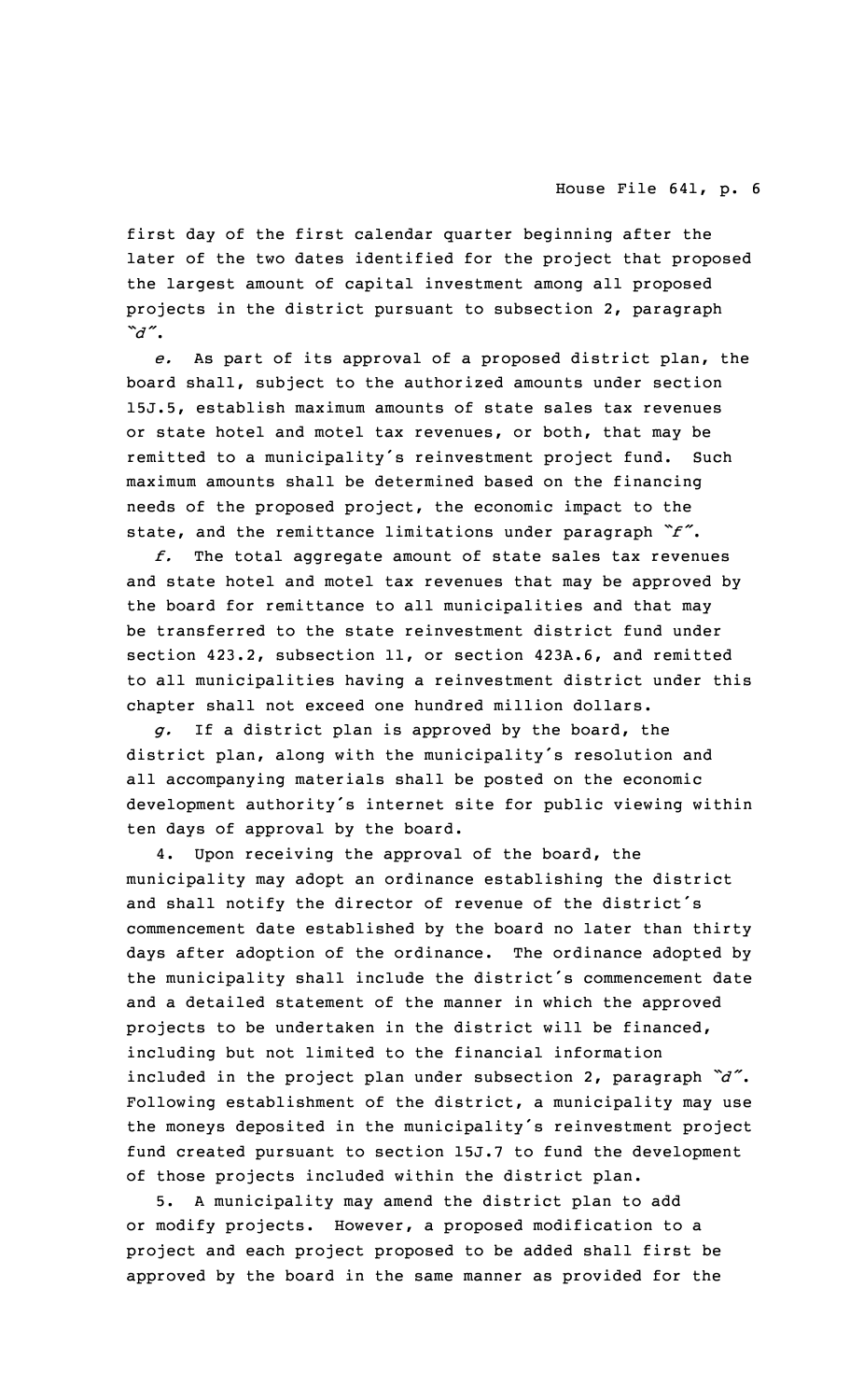original plan. In no case, however, shall an amendment to the district plan result in the extension of the commencement date established by the board. If <sup>a</sup> district plan is amended to add or modify <sup>a</sup> project, the municipality shall amend the ordinance, if necessary, to reflect any changes to the financial information required to be included under subsection 4.

6. Following establishment of <sup>a</sup> district, the municipality shall on or before October 1 of each year submit <sup>a</sup> report to the board detailing all of the following:

*a.* The status of each project undertaken within the district in the previous twelve months.

*b.* An itemized list of expenditures from the municipality's reinvestment project fund in the previous twelve months that have been made related to each project being undertaken within the district.

*c.* The amount of the total project cost remaining for each project being undertaken within the district as of the date the report is submitted.

*d.* The amounts, types, and sources of funding used for each project described in paragraph *"a"*.

*e.* The amount of bonds issued or other indebtedness incurred for each project described in paragraph *"a"*, including information related to the rate of interest, length of term, costs of issuance, and net proceeds. The report shall also include the amounts and types of moneys to be used for payment of such bonds or indebtedness.

7. All reports received by the board under subsection <sup>6</sup> shall be posted on the economic development authority's internet site as soon as practicable following receipt of the report. The board shall submit <sup>a</sup> written report to the governor and the general assembly on or before January 15 of each year. The report shall summarize and analyze the information submitted by municipalities under subsection 6.

Sec. 5. NEW SECTION. **15J.5 New state tax revenue calculations.**

1. *a.* The department shall calculate quarterly the amount of new state sales tax revenues for each district established in the state to be deposited in the state reinvestment district fund created in section 15J.6, pursuant to section 423.2, subsection 11, paragraph *"b"*, subject to remittance limitations established by the board pursuant to section 15J.4, subsection 3.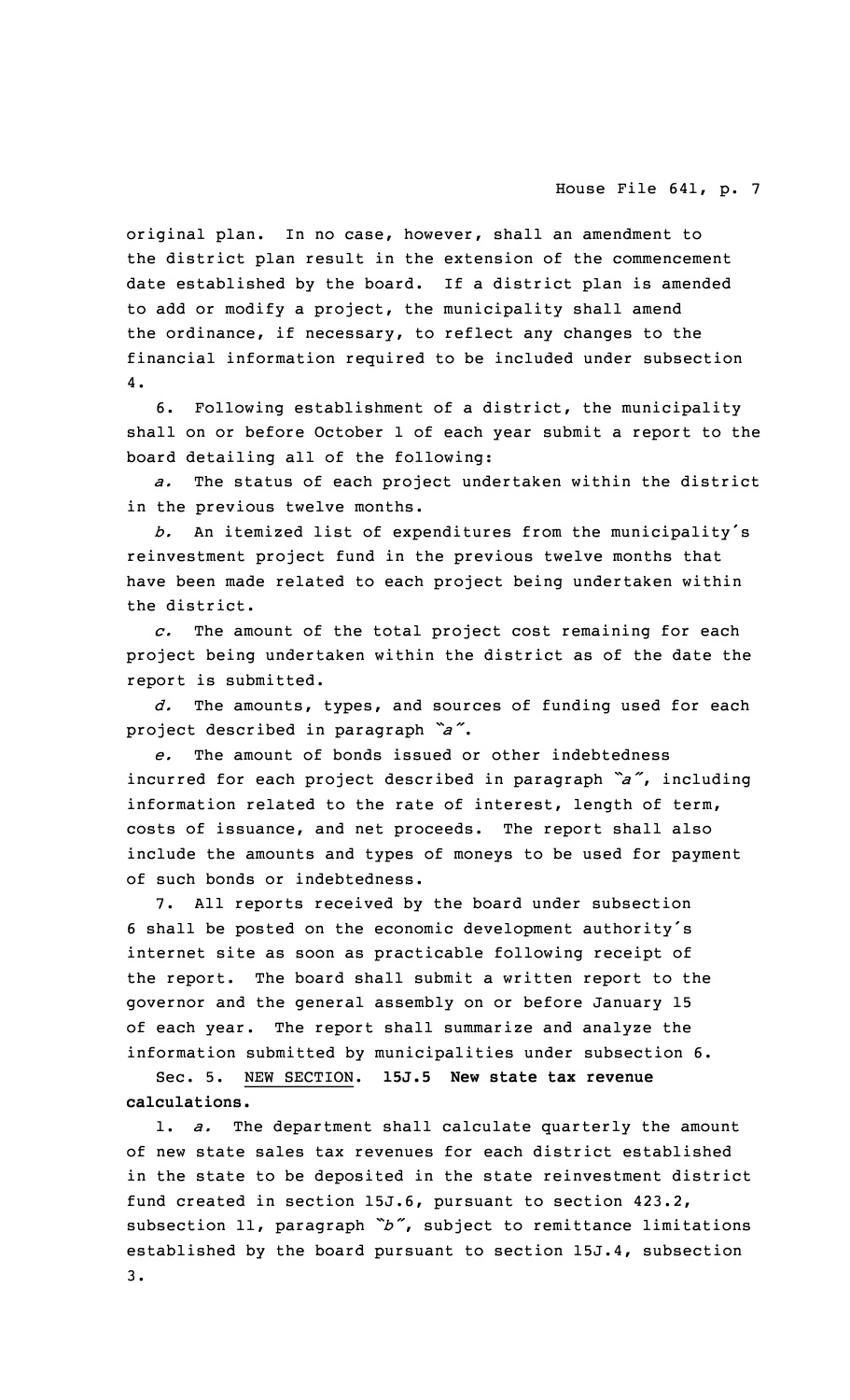*b.* The amount of new state sales tax revenue for purposes of paragraph *"a"* shall be the product of the amount of sales subject to the state sales tax in the district during the quarter from new retail establishments times four percent.

2. *a.* The department shall calculate quarterly the amount of new state hotel and motel tax revenues for each district established in the state to be deposited in the state reinvestment district fund created in section 15J.6, pursuant to section 423A.6, subject to remittance limitations established by the board pursuant to section 15J.4, subsection 3.

*b.* The amount of new state hotel and motel tax revenue for purposes of paragraph *"a"* shall be the product of the amount of sales subject to the state hotel and motel tax in the district during the quarter from new lessors times the state hotel and motel tax rate imposed under section 423A.3.

3. Each municipality that has established <sup>a</sup> district under this chapter shall assist the department in identifying new retail establishments in the district that are collecting state sales tax and new lessors in the district that are collecting state hotel and motel tax. This process shall be ongoing until the municipality ceases to utilize state sales tax revenue or state hotel and motel tax revenue under this chapter or the district is dissolved.

Sec. 6. NEW SECTION. **15J.6 State reinvestment district fund.**

1. A state reinvestment district fund is established in the state treasury under the control of the department consisting of the new state sales tax revenues collected within each district and deposited in the fund pursuant to section 423.2, subsection 11, paragraph *"b"*, and the new state hotel and motel tax revenues collected within each district and deposited in the fund pursuant to section 423A.6. Moneys deposited in the fund are appropriated to the department for the purposes of this section. Moneys in the fund shall only be used for the purposes of this section.

2. A district account is created within the fund for each district created by <sup>a</sup> municipality under this chapter.

The department shall deposit the moneys described in subsection 1 that were collected in <sup>a</sup> quarter beginning on or after the district's commencement date into the appropriate district account in the fund.

4. All moneys in each district account within the fund shall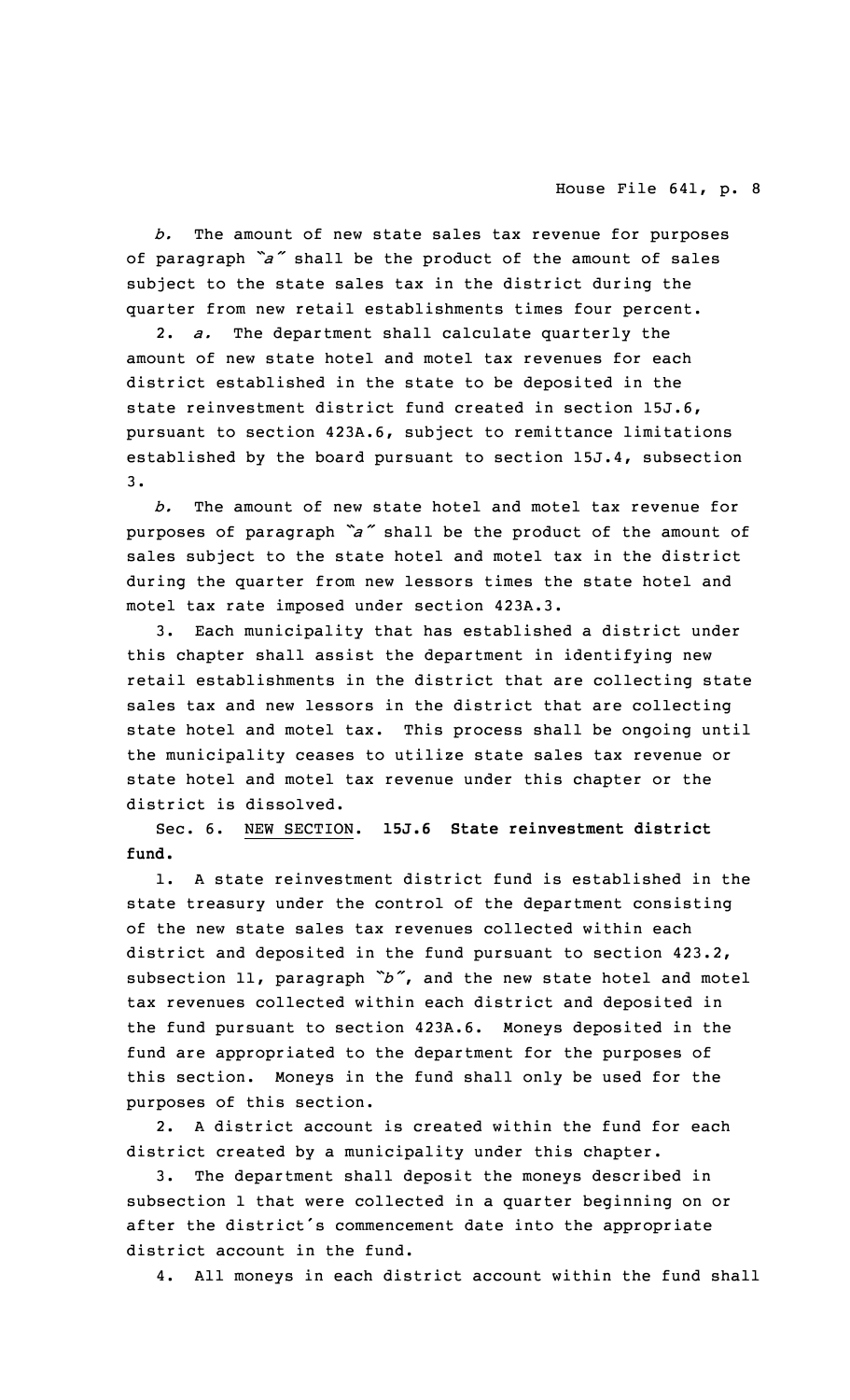be remitted quarterly by the department to the municipality that established the district for deposit in the municipality's reinvestment project fund established pursuant to section 15J.7.

5. The department shall adopt rules for the administration of the department's duties under this chapter, including the remittance of moneys to municipalities.

Sec. 7. NEW SECTION. **15J.7 Reinvestment project fund.**

1. State sales tax revenue and state hotel and motel tax revenue remitted by the department to <sup>a</sup> municipality pursuant to section 15J.6 shall be deposited in <sup>a</sup> reinvestment project fund of the municipality and shall be used to fund projects within the district from which the revenues were collected. If the municipality determines that the revenue accruing to the reinvestment project fund exceeds the amount necessary for these purposes, the excess moneys that are remittances received under section 15J.6 and all interest in the fund attributable to such excess amounts shall be remitted by the municipality to the department for deposit in the general fund of the state.

2. In addition to the moneys received pursuant to section 15J.6, <sup>a</sup> municipality may deposit in the reinvestment project fund any other moneys lawfully at the municipality's disposal, including but not limited to local sales and services tax receipts collected under chapter 423B if such use is <sup>a</sup> purpose authorized for the municipality under chapter 423B.

3. The records of the municipality related to the district and the reinvestment project fund are subject to audit pursuant to section 11.6.

4. *a.* Moneys from any source deposited into the reinvestment project fund shall not be expended for or otherwise used in connection with <sup>a</sup> project that includes the relocation of <sup>a</sup> commercial or industrial enterprise not presently located within the municipality.

*b.* For the purposes of this subsection, *"relocation"* means the closure or substantial reduction of an enterprise's existing operations in one area of the state and the initiation of substantially the same operation in the same county or <sup>a</sup> contiguous county in the state. *"Relocation"* does not include an enterprise expanding its operations in another area of the state provided that existing operations of <sup>a</sup> similar nature are not closed or substantially reduced.

5. Upon dissolution of <sup>a</sup> district pursuant to section 15J.8, if moneys remitted to the municipality pursuant to section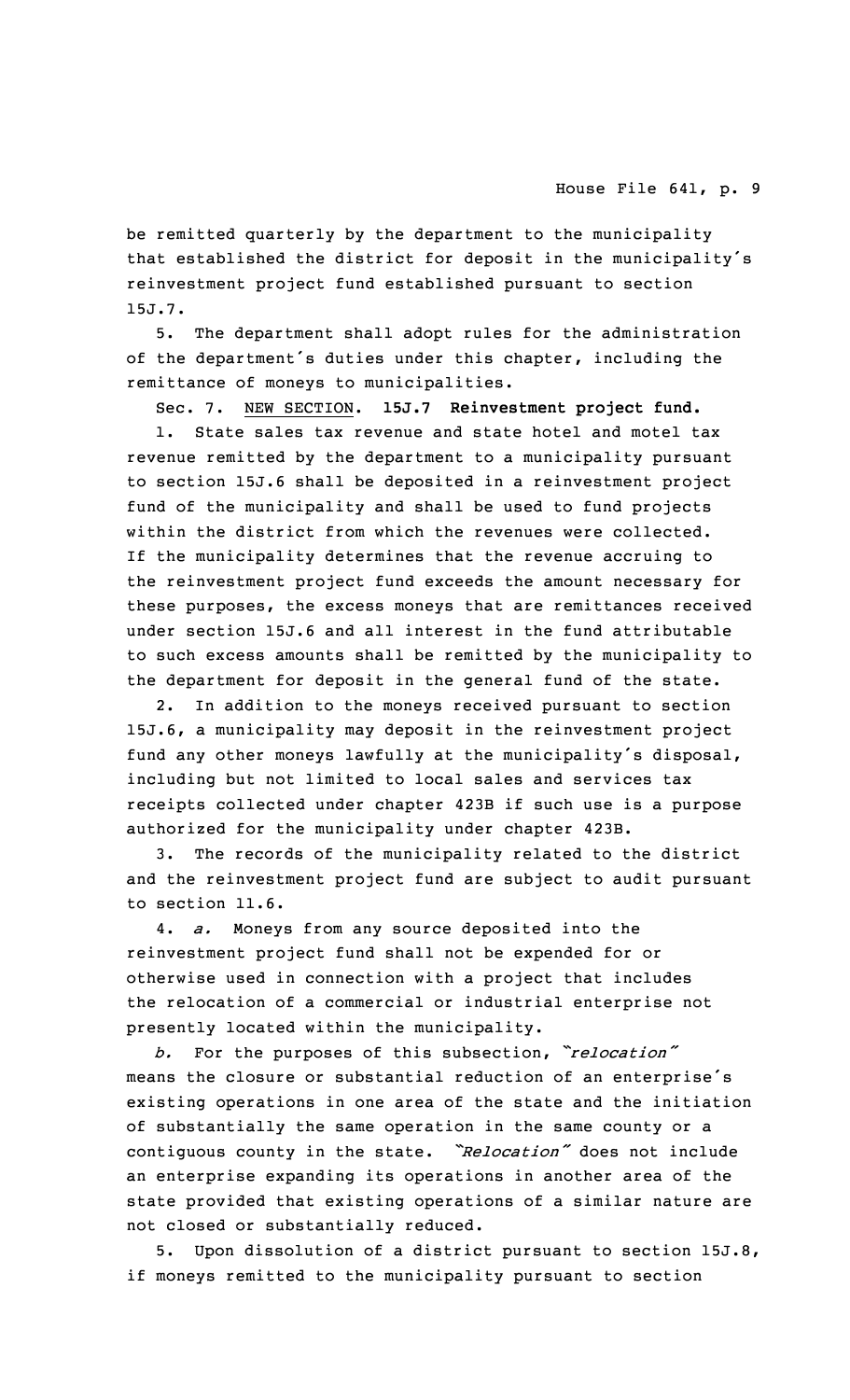15J.6 remain in the municipality's reinvestment project fund and those moneys are not necessary to support completion of <sup>a</sup> project in the dissolved district, such amounts and all interest remaining in the fund that was earned on such amounts shall be remitted by the municipality to the department for deposit in the general fund of the state.

6. Upon dissolution of <sup>a</sup> district pursuant to section 15J.8, moneys remaining in the reinvestment project fund that were deposited pursuant to subsection 2 and all interest remaining in the fund that was earned on such amounts shall be deposited in the general fund of the municipality.

Sec. 8. NEW SECTION. **15J.8 End of deposits —— district dissolution.**

1. As of the date twenty years after the district's commencement date, the department shall cease to deposit state sales tax revenues and state hotel and motel tax revenues into the district's account within the fund, unless the municipality dissolves the district by ordinance prior to that date. Following the expiration of the twenty-year period, the district shall be dissolved by ordinance of the municipality adopted within twelve months of the conclusion of the twenty-year period.

2. If the municipality dissolves the district by ordinance prior to the expiration of the twenty-year period specified in subsection 1, the municipality shall notify the director of revenue of the dissolution as soon as practicable after adoption of the ordinance, and the department shall, as of the effective date of dissolution, cease to deposit state sales tax revenues and state hotel and motel tax revenues into the district's account within the fund.

Sec. 9. Section 423.2, subsection 11, paragraph b, Code 2013, is amended by adding the following new subparagraph:

NEW SUBPARAGRAPH. (6) Beginning the first day of the calendar quarter beginning on the reinvestment district's commencement date, subject to remittance limitations established by the economic development authority board pursuant to section 15J.4, subsection 3, transfer to <sup>a</sup> district account created in the state reinvestment district fund for each reinvestment district established under chapter 15J, the amount of new state sales tax revenue, determined in section 15J.5, subsection 1, paragraph *"b"*, in the district, that remains after the prior transfers required under this paragraph *"b"*. Such transfers shall cease pursuant to section 15J.8.